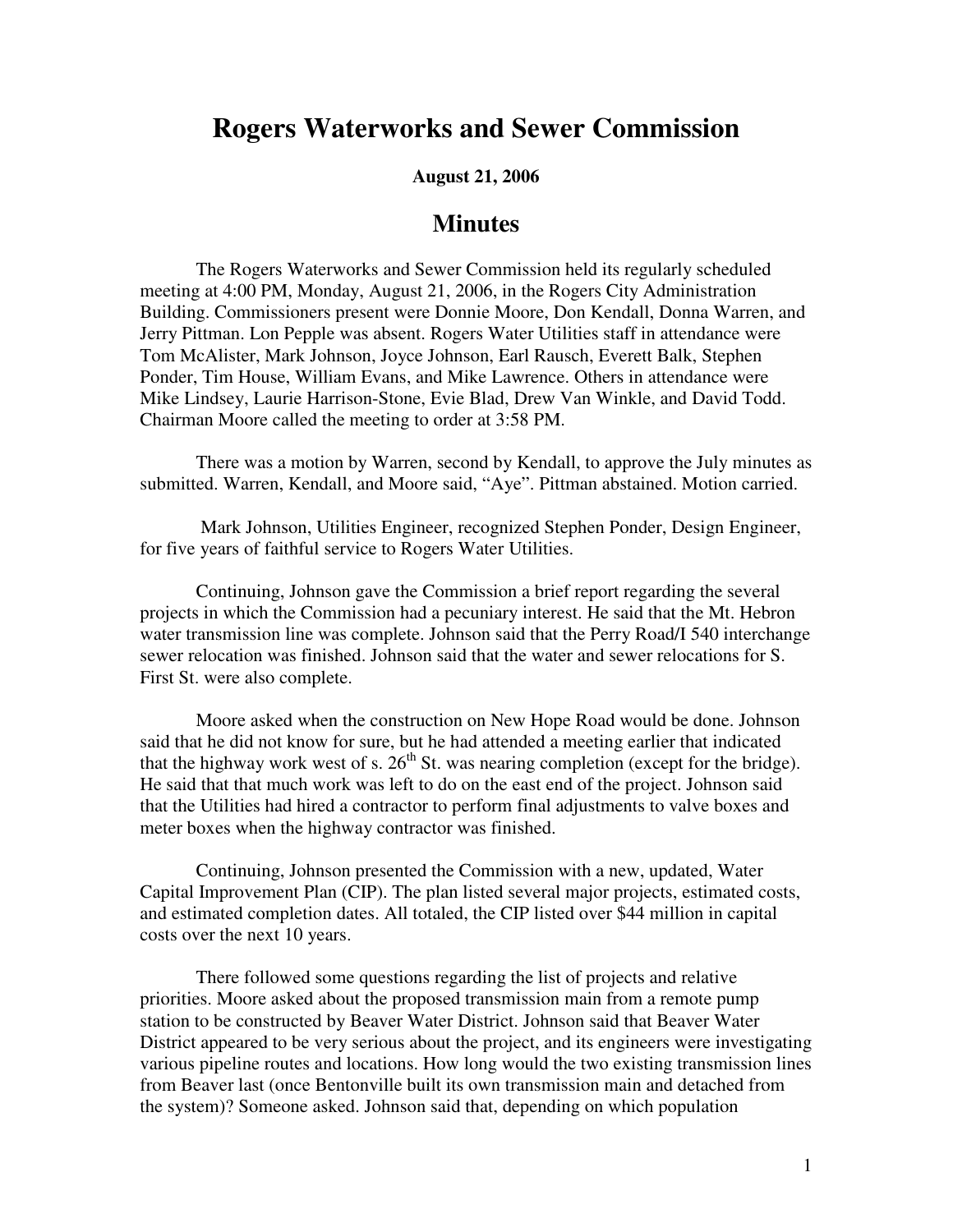projection you might believe, the transmission mains would be adequate until around the year 2022.

Pittman asked about water line replacements. Johnson said that there were many areas of the City that were underserved for fire protection, and that the water system needed to be replaced with larger water mains. Pittman asked which of the four water tanks listed on the CIP was the highest priority. Johnson said that another elevated tank at  $S.24<sup>th</sup>$  St at Lilac was probably the highest priority.

Moore recognized Everett Balk, Project Facilitation Engineer. Balk presented the Commission with short synopsis of the work being performed by his section. He noted that one engineer in his section had submitted his resignation. Balk said that he preferred to wait to hire another engineer for a few weeks, to see if the remaining engineers could keep up with the workload.

Tom McAlister, Utilities Manager, expressed his appreciation for the work of Earl Rausch, the head of construction inspection for Rogers Water Utilities. He said that Rausch and his inspectors had been able to do more inspections with fewer personnel by streamlining their work procedures. He also noted that Rausch had most of the work on rewriting the construction specifications.

Moore introduced proposed resolution No. 07-01. McAlister said that the resolution expressed the desire of the Commission to City Council to issue \$15.38 million in bonds to help pay for capital improvements. He said that the resolution also recommended the Resolution of Intent to the Council. The Resolution of Intent would allow the Rogers Water Utilities to pay itself back out of bond proceeds for expenses incurred before the closing of the loan. McAlister said that the proposed bond would yield \$15 million in the construction fund, of which almost \$6 million would be paid to Bentonville for the purchase of that city's interest in the two transmission mains fro m Beaver Water District. The balance would be spent over the next three years. Mike Lindsay of Morgan Keegan, the bond underwriter, said that the Commission could expect the bond to close around November  $1<sup>st</sup>$ . There was a motion by Pittman, second by Warren, to approve resolution No. 07-01. All in favor, motion carried.

Moore recognized David Todd of CEI Engineering. Todd presented the Commission with a bid tabulation for the water and sewer improvements for Horsebarn Road and Stoney Brook Road. Todd recounted that the water system improvements were part of a larger project to move increased amounts of water to the area, while the sewer extension was a 12-inch main to serve the proposed commercial development on S. 52<sup>nd</sup> St. Todd said that the low bidder was Crossland Heavy, for \$1,327,136.10, He said that, based on the cost sharing proposal previously agreed to by the Commission and the developers benefiting from the project, that the Commission's share of the cost would be \$652,788.30. The balance, \$674,347.80, would be the developer's to cost share. Todd said that Crossland was a "good" contractor, and he recommended the bid to the Commission. There was a motion by Pittman, second by Kendall, to approve the bid from